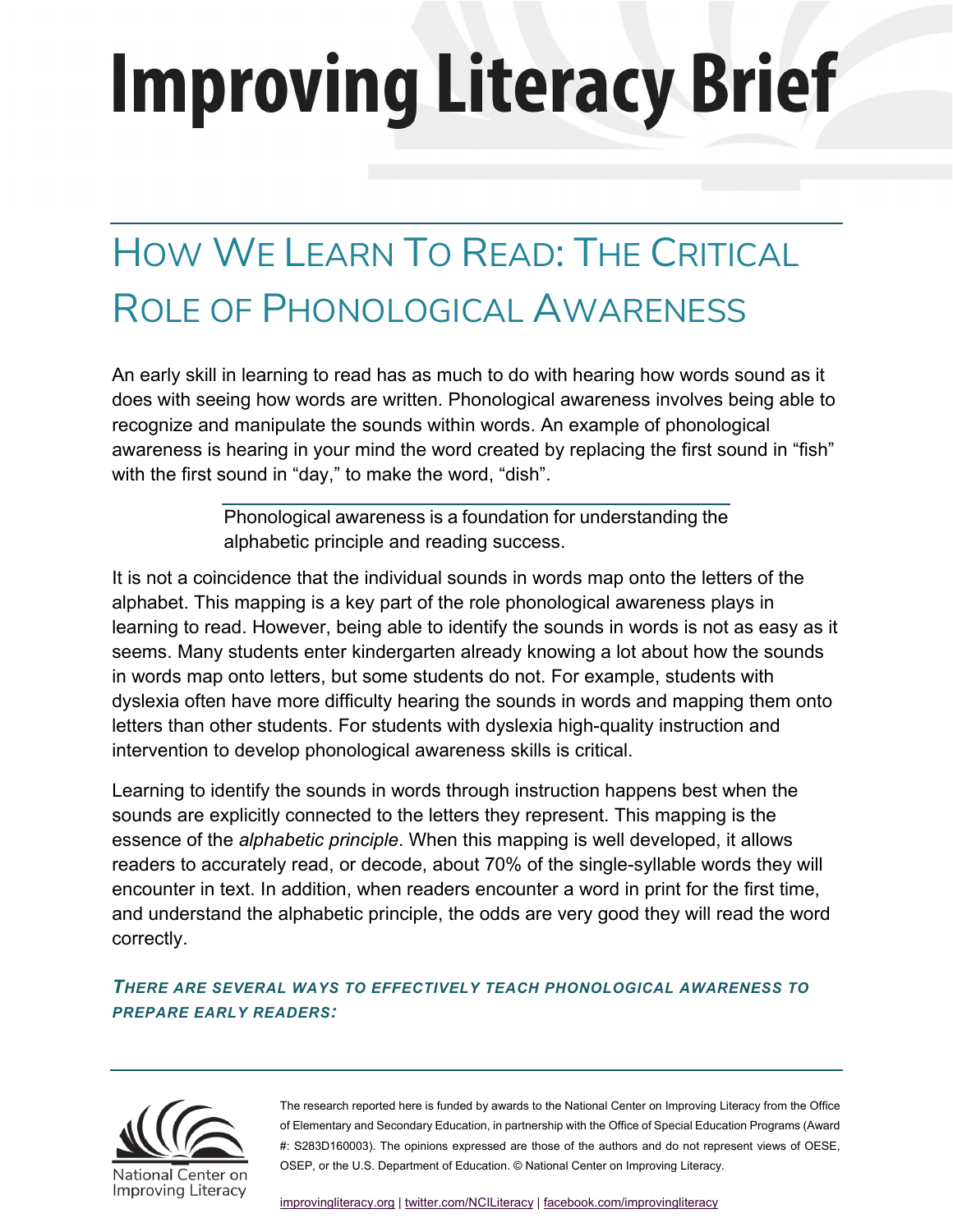# HOW WE LEARN TO READ: THE CRITICAL ROLE OF PHONOLOGICAL AWARENESS

#### TEACH STUDENTS TO RECOGNIZE AND MANIPULATE THE SOUNDS OF **SPFFCH**

Teachers should show and teach students how to break down units of speech into smaller units. For example, an excellent instructional sequence that helps students learn to hear the sounds of speech involves progressing from easier activities to those that are more difficult. Teachers can show students how to identify

- **words** within sentences,
- **syllables** within words,
- the first and last sounds within words (**onset** and **rime**, respectively),
- and finally, all of the individual sounds in a word (**phonemes**).

#### TEACH STUDENTS LETTER-SOUND RELATIONS

Teachers should demonstrate and teach students letter-sound relations they will first encounter in print, such as consonants and short vowels.

- Teach these letter-sounds in the context of words where letters represent their most common sound *(e.g., teaching "a" in "bat" vs. "was")*.
- More complex letter-sound relations should be taught next, such as consonant blends *(e.g., "sp")*, consonant digraphs *(e.g., "sh")*, and other predictable but more complex patterns *(e.g., vowel digraphs such as "oa" in "boat"; words with long vowels and a silent e, such as in the word, "like")*.

A STRONG INSTRUCTIONAL SEQUENCE MIGHT LOOK SOMETHING LIKE THIS:

- The teacher says the name of the letter and introduces the symbol for the letter *(show the letter "b")*.
- Then, the teacher gives students a picture that represents the sound *(e.g., a "bat")* with a brief backstory as an anchor or memory aid.
- Finally, students can practice demonstrating their letter-sound understanding by identifying the sound and writing the letter in various contexts.

Good early literacy instruction also provides opportunities for students to review recently taught letter-sound relations over time, so that students can better remember and more fluently identify and produce them.

> The research reported here is funded by awards to the National Center on Improving Literacy from the Office of Elementary and Secondary Education, in partnership with the Office of Special Education Programs (Award #: S283D160003). The opinions expressed are those of the authors and do not represent views of OESE, OSEP, or the U.S. Department of Education. © National Center on Improving Literacy.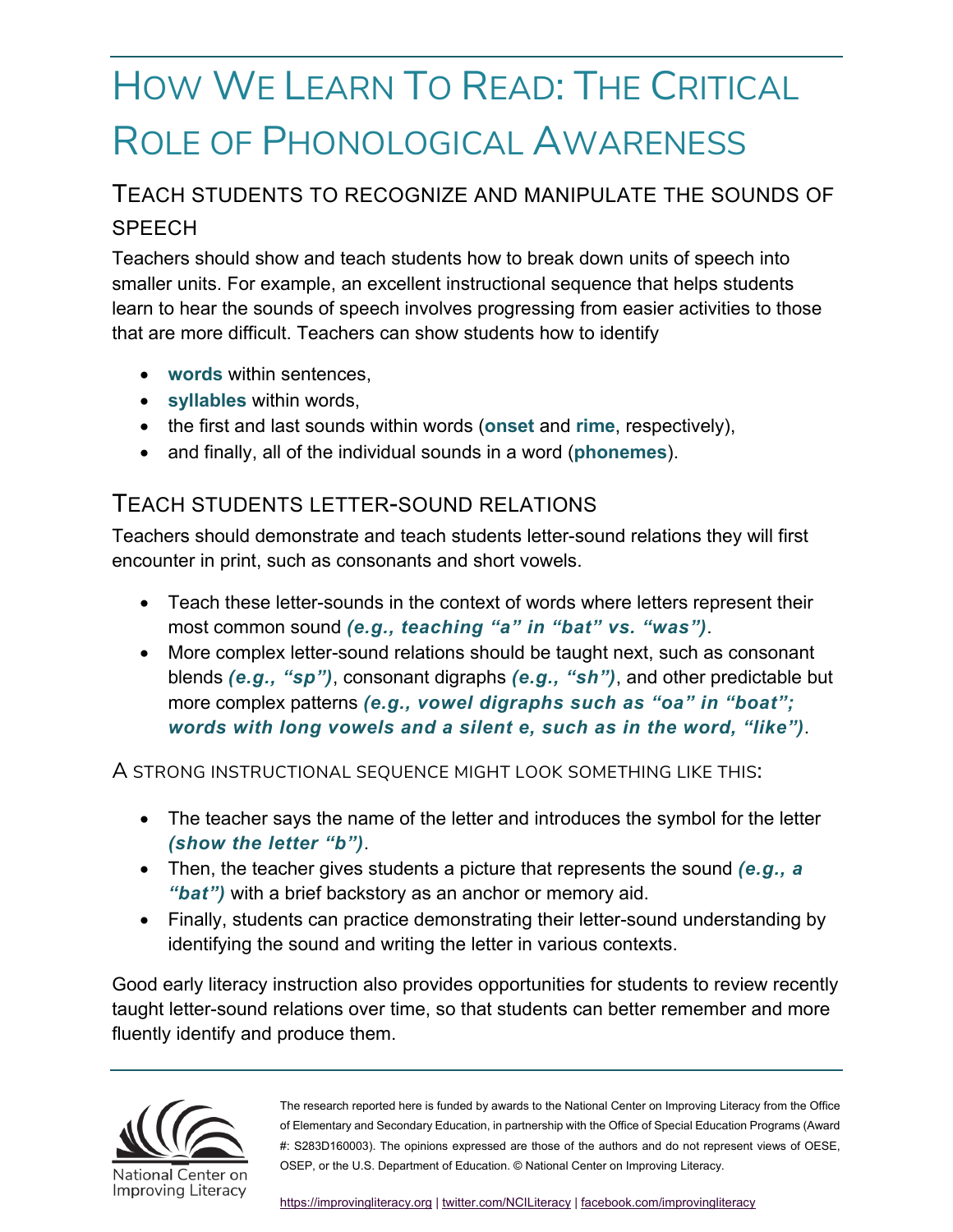## HOW WE LEARN TO READ: THE CRITICAL ROLE OF PHONOLOGICAL AWARENESS

## TEACH STUDENTS TO MANIPULATE LETTER-SOUNDS IN PRINT USING WORD-BUILDING ACTIVITIES

Teachers should also encourage students to connect their knowledge of how to manipulate sounds in spoken language with their knowledge of letter-sound relations.

- Students can be taught to apply their knowledge of sounds to form words in print through an activity that uses letters on tiles or magnets that are easily manipulated to build or change words.
- After practicing with the teacher, students can work and practice on their own or with a partner, adding and substituting sounds and building harder words, such as those with a silent *e*.

This type of activity helps students understand how to spell and read words using their awareness of the sounds in language and the letter-sound relations they have been taught.

#### SUGGESTED CITATION

Baker, S.K., Beattie, T., Nelson, N.J., & Turtura, J. (2018). How We Learn to Read: The Critical Role of Phonological Awareness*.* Washington, DC: U.S. Department of Education, Office of Elementary and Secondary Education, Office of Special Education Programs, National Center on Improving Literacy. Retrieved from [http://improvingliteracy.org.](http://improvingliteracy.org/)

#### **REFERENCES**

Foorman, B., Beyler, N., Borradaile, K., Coyne, M., Denton, C. A., Dimino, J., Furgeson, J., Hayes, L., Henke, J., Justice, L., Keating, B., Lewis, W., Sattar, S., Streke, A., Wagner, R., & Wissel, S. (2016). *Foundational skills to support reading for understanding in kindergarten through 3rd grade* (NCEE 2016-4008). Washington, DC: National Center for Education Evaluation and Regional Assistance (NCEE), Institute of Education Sciences, U.S. Department of Education. Retrieved from the NCEE website: [http://whatworks.ed.gov.](http://whatworks.ed.gov/)

Smith, S.B., Simmons, D.C., & Kame'enui, E.J. (1998). Phonological awareness: Instructional and curricular basics and implications. In E.J. Kame'enui & D.C. Simmons (Eds.), *What reading research tells us about children with diverse learning needs: Bases and basics* (pp. 129-140). Mahway, NJ: Lawrence Erlbaum Associates.

> The research reported here is funded by awards to the National Center on Improving Literacy from the Office of Elementary and Secondary Education, in partnership with the Office of Special Education Programs (Award #: S283D160003). The opinions expressed are those of the authors and do not represent views of OESE, OSEP, or the U.S. Department of Education. © National Center on Improving Literacy.